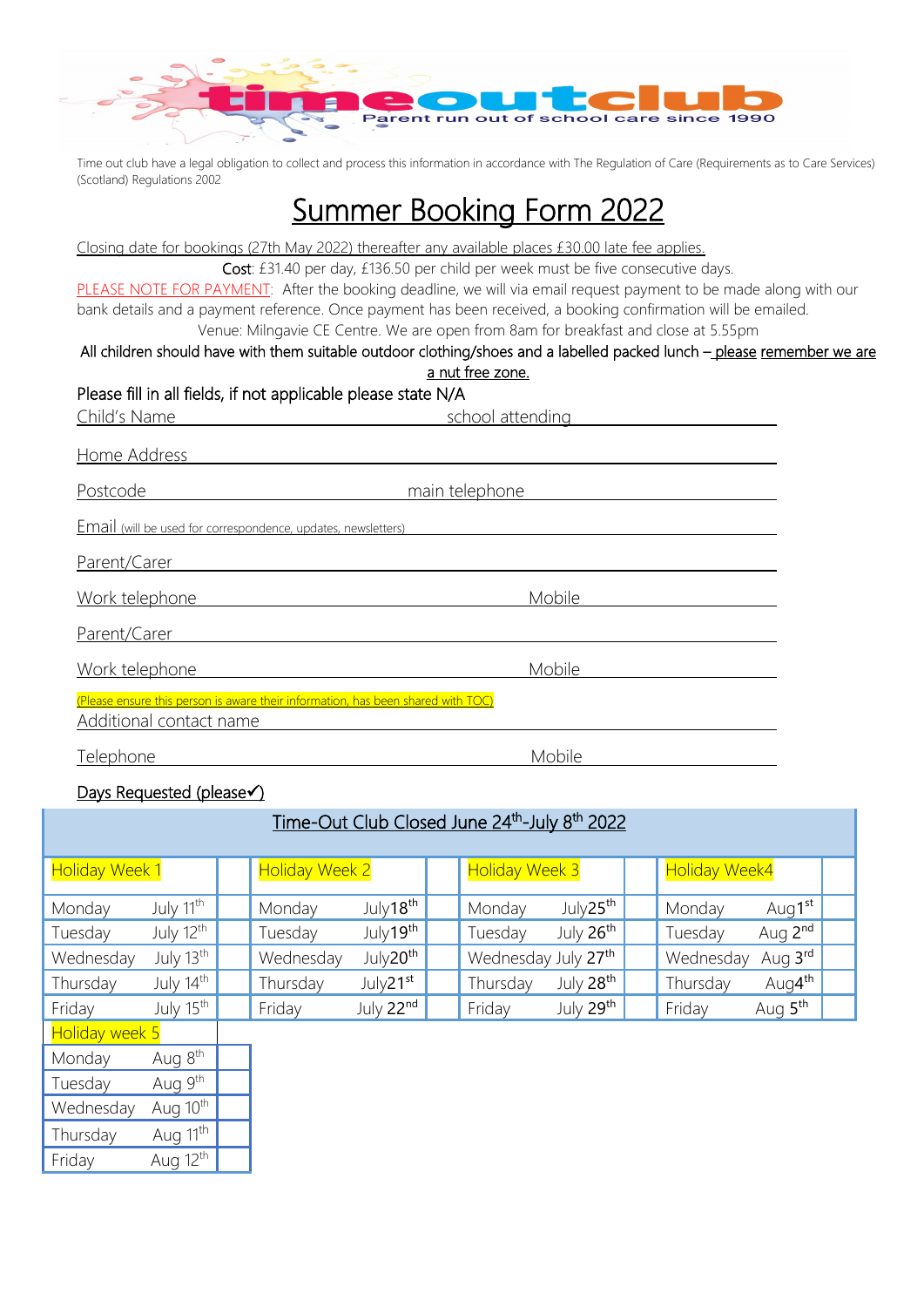

Time out club have a legal obligation to collect and process this information in accordance with The Regulation of Care (Requirements as to Care Services) (Scotland) Regulations 2002

### Who will be collecting your child?

#### In addition to the parents/carers detailed - Who will be collecting your child/ren whilst at the Holiday Club

We require children to be accompanied (arriving and departing) with an adult over 16 years or sibling over 14 yrs.

| Name                                                                          | Relationship to child |  |  |  |  |
|-------------------------------------------------------------------------------|-----------------------|--|--|--|--|
| Name                                                                          | Relationship to child |  |  |  |  |
| Name                                                                          | Relationship to child |  |  |  |  |
| Is there anyone who is not allowed to collect or have contact with your child |                       |  |  |  |  |
| Name                                                                          | Relationship to child |  |  |  |  |
| Name                                                                          | Relationship to child |  |  |  |  |

*A phone call for verbal permission with an accurate description of the collector is required before releasing any child to anyone other than those noted above.*

#### For your Information

Time-Out Club will record, process and keep personal information on you and your child in accordance with the General Data Protection Regulations 2018. If you have any questions about this, our data protection policies generally, please contact us by emails, phone.

We will send a text message to notify all parents/carers if your child has had an accident whilst at full day care. We will also give you the name of a staff member to discuss the accident with when you arrive to collect your child.

*I give permission for my child (Please tick) you can withdraw consent for any of the permissions detailed at any time. Should you wish to withdraw consent, please discuss with the Manager of your setting in the first instance.*

| To participate in any mixed aged group indoor/outdoor physical activities (gym shoes necessary) |  |
|-------------------------------------------------------------------------------------------------|--|
| Receive emergency first aid and visit dental hospital/ hospital in the case of any emergency.   |  |
| Staff to enable my child to apply sunscreen.                                                    |  |
| Be photographed within TOC participating in activities.                                         |  |
| I give consent to receive text messages and corresponding emails.                               |  |
| Any outdoor trips and outing to local woodland and parks                                        |  |

*I/we agree and accept that the personal data from this application (as detailed within the parent carer handbook), will be stored for no longer than necessary and kept secure.*

All information above is correct according and realise that any changes must be up dated immediately

# I/We agree to accept a placement at Time-Out Club and accept the conditions & contract as set out in the parent/carer handbook.

# Time–out club reserves the right to withdraw a place or membership in terms of the exclusion/ withdrawal policy as set out in the parent handbook and Articles of Association.

I/We confirm that I have booked the above holiday places for my child and that payment will be made in advance.

If my child is absent or I/We cancel any day booked*, payment will not be refunded or transferred.*

If my child is going to be absent, I/We will phone the play setting before 10am to notify of their absence.

Signed Date / /

 $\overline{a}$ 

If Applicable – Please provide Childcare Voucher/Tax Credit reference: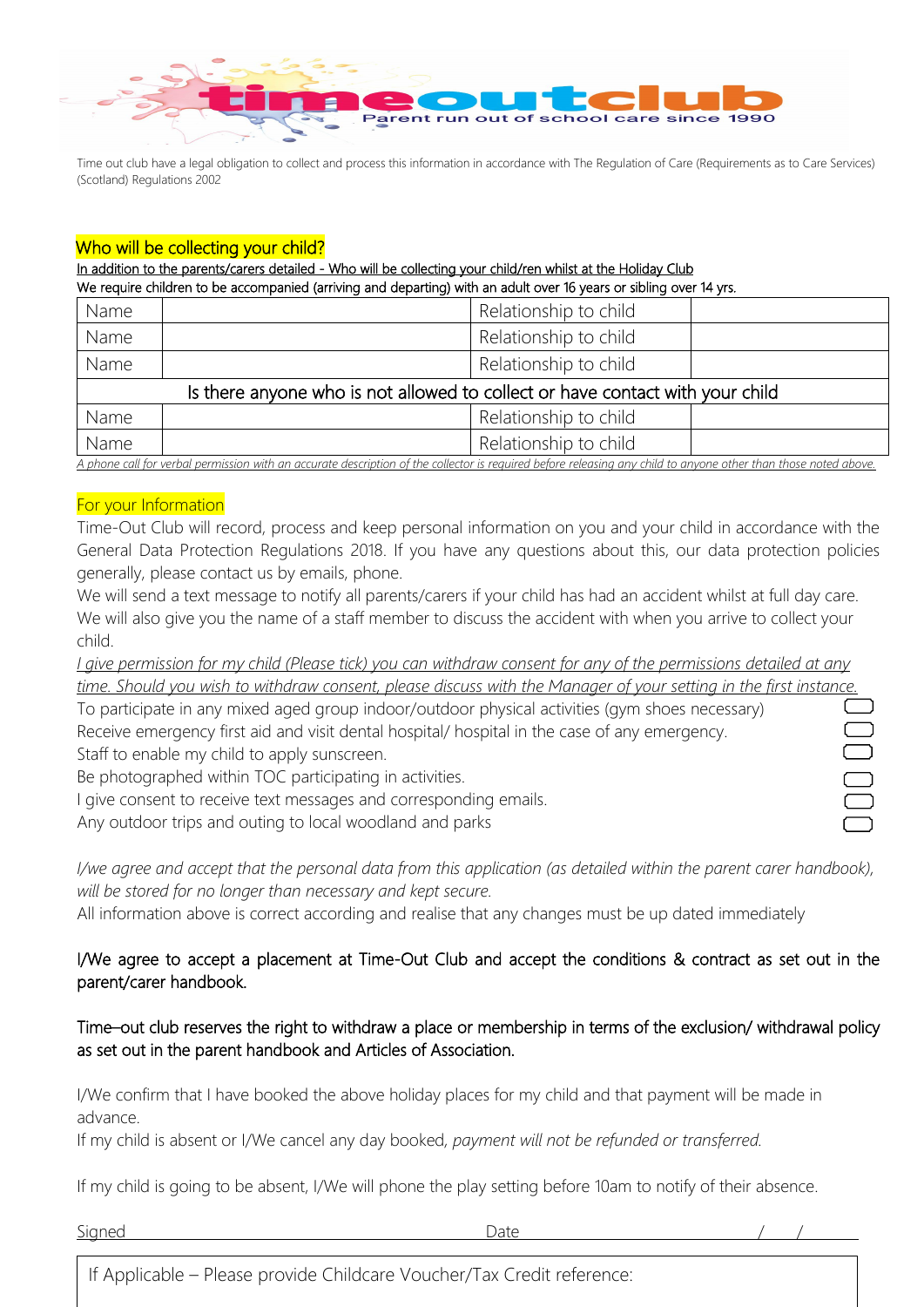

Time out club have a legal obligation to collect and process this information in accordance with The Regulation of Care (Requirements as to Care Services) (Scotland) Regulations 2002

Holiday Club Password:

Please provide a password that will be unique to your family. You may be asked for this password when you collect your child/ren as the staff team rotate daily and may not know you. (Please ensure that all authorised person collecting are aware of password as this will be requested from staff upon collection of your child). Highlighted To be fill out - the rest if required

# Childs' Personal Plan

| Child's name  |                                                                             |             |         |                             |       | Child's    |             |  |
|---------------|-----------------------------------------------------------------------------|-------------|---------|-----------------------------|-------|------------|-------------|--|
| Date of birth |                                                                             |             |         |                             |       | photograph |             |  |
|               | Physical description of your Child, (height, hair and eyes colour)          |             |         |                             |       |            |             |  |
|               |                                                                             |             |         |                             |       |            |             |  |
|               |                                                                             |             |         |                             |       |            |             |  |
|               |                                                                             |             |         |                             |       |            |             |  |
| Start date    |                                                                             |             |         | Health & Well-being Details |       |            |             |  |
|               | Is your child allergic to any of the following:                             |             |         |                             |       |            |             |  |
| Celery        | cereals containing gluten                                                   | crustaceans | eggs    | fish                        | lupin | milk       | nuts        |  |
| mustard       | sulphur dioxide<br>sometimes known as sulphites)                            |             | peanuts | sesame seeds                | soya  | molluscs   | <b>NONE</b> |  |
|               | Please state any other allergies:                                           |             |         |                             |       |            |             |  |
|               | State any dietary requirements:                                             |             |         |                             |       |            |             |  |
|               | Does your child have a recognised disability/diagnosis of condition?        |             |         |                             |       |            |             |  |
|               | Does your child have any medical conditions?                                |             |         |                             |       |            |             |  |
|               |                                                                             |             |         |                             |       |            |             |  |
|               | Medication required Yes/No (please circle)                                  |             |         |                             |       |            |             |  |
|               | If yes what is required:                                                    |             |         |                             |       |            |             |  |
|               |                                                                             |             |         |                             |       |            |             |  |
|               | Name and Address of Family Doctor:                                          |             |         |                             |       |            |             |  |
|               |                                                                             |             |         |                             |       |            |             |  |
|               | Surgery Telephone no:                                                       |             |         |                             |       |            |             |  |
|               | Are there any other professionals that are currently supporting your child? |             |         |                             |       |            |             |  |
|               |                                                                             |             |         |                             |       |            |             |  |
| In addition:  |                                                                             |             |         |                             |       |            |             |  |